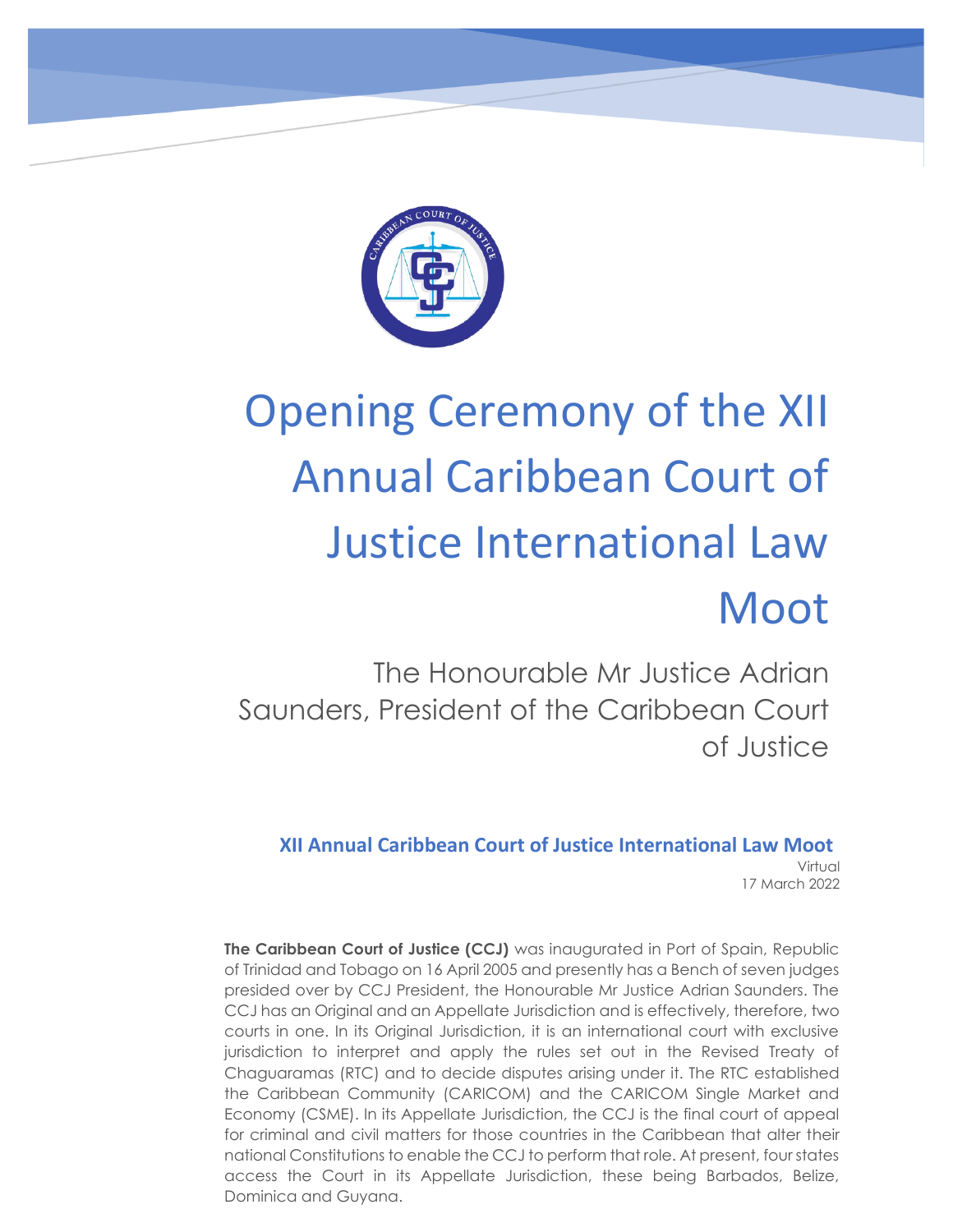# **REMARKS**

# **By**

# **The Honourable Mr Justice Adrian Sauders, President of the Caribbean Court of Justice,**

# **on the occasion of**

# **Opening Ceremony of the XII Annual Caribbean Court of Justice International Law Moot**

# **17 March 2022**

#### **Protocols:**

The Hon. Mr. Justice Andrew Burgess, Chairman of the CCJ International Law Moot Committee My colleague Judges of the Court Ms Jacqueline Graham, Registrar and Chief Marshal, CCJ Management and Staff of the Caribbean Court of Justice and the Regional Judicial and Legal Services Commission Principals and Deans of participating institutions OUR 2022 Mooters Other Specially Invited Guests Distinguished Ladies and Gentlemen

Good morning.

After a two-year hiatus, brought about by the effects of the ongoing Covid-19 pandemic, I am extremely pleased to be able to welcome you all to this year's staging of the XII Caribbean Court of Justice International Law Moot! I can say without fear of contradiction that the Judges, management and staff of the CCJ are all overjoyed that this very important initiative has resumed. You can't imagine how wonderful it is for me to see all these bright-eyed, bushy tailed young lawyers rearing to go on the interpretation and application of the Revised Treaty of Chaguaramas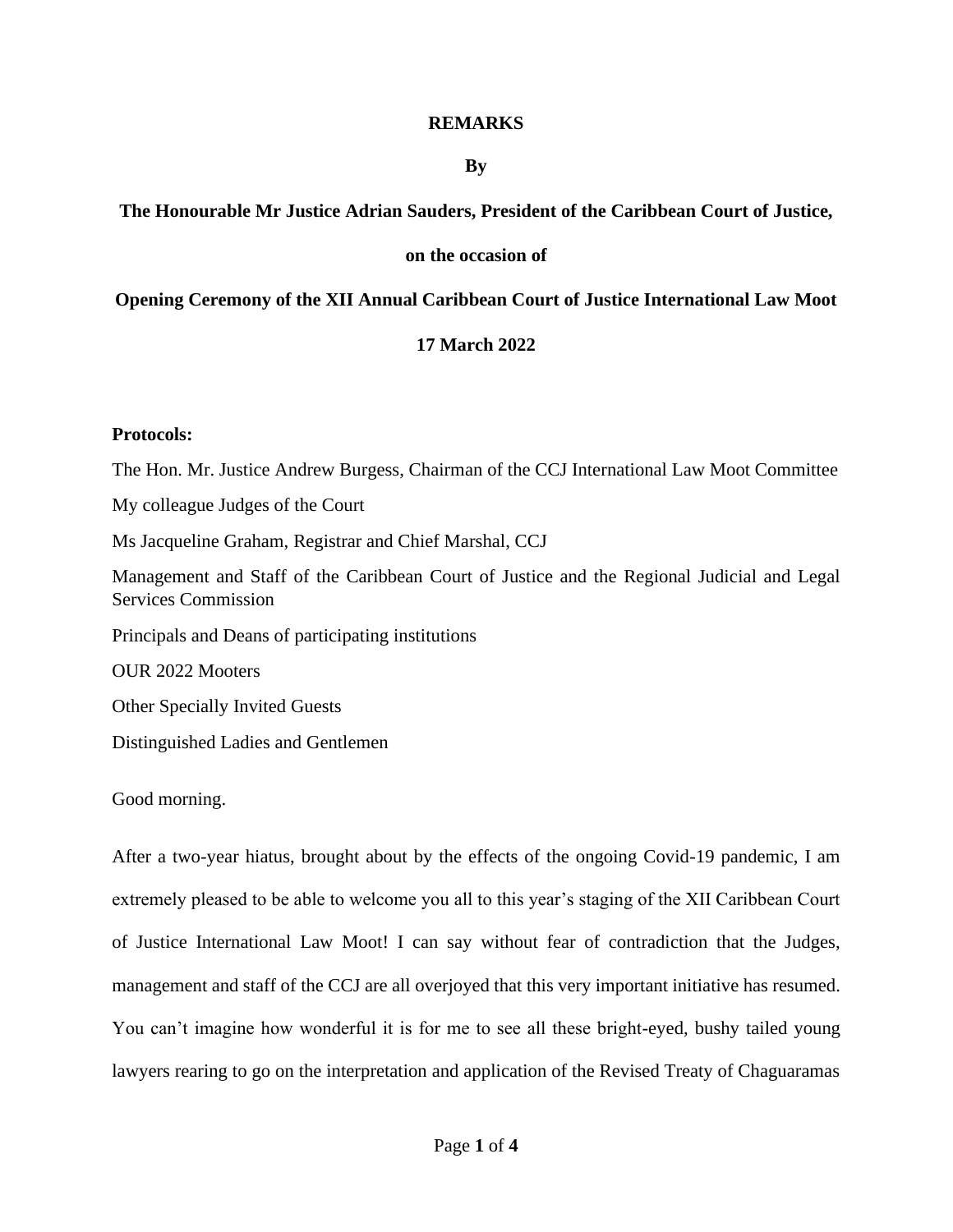(RTC) establishing the Caribbean Community and the CARICOM Single Market and Economy (CSME). While the modalities for the proceedings over the next two days are different, the significance of and impetus behind hosting this event remain the same today as they were since the inception of this competition.

Our Moot has been an important activity on the Court's calendar since its inception in 2009. This is because of the high premium that we have placed on having Caribbean law students – at both the university and professional levels – interface directly with our courthouse; with our technology; with our court processes; with our Registry staff and with our judges. All this plays a key role in getting you to know your apex court and in ensuring that you are better acquainted with the Revised Treaty.

One might ask, 'well, why is this so important?' Firstly, we take very seriously our mandate not only to deepen the regional integration process but also to further the development of Caribbean jurisprudence. We view it as being of the utmost importance that the people of the Community feel our presence and get to experience an intimate connection with the Court and our methods of work. This is *your* Court; not an abstract institution situated in a distant place. We are therefore always keen to welcome you with open arms.

Secondly, and it is a regrettable fact, we are making sluggish progress in plumbing the depths and exploring the horizons of the rights afforded to CARICOM nationals and the obligations undertaken by States and the Community enshrined within the Revised Treaty. This is not merely anecdotal. Between July 2008, when the CCJ delivered the first decision in the original jurisdiction, up to today's date, there have only been 35 judgments and 1 advisory opinion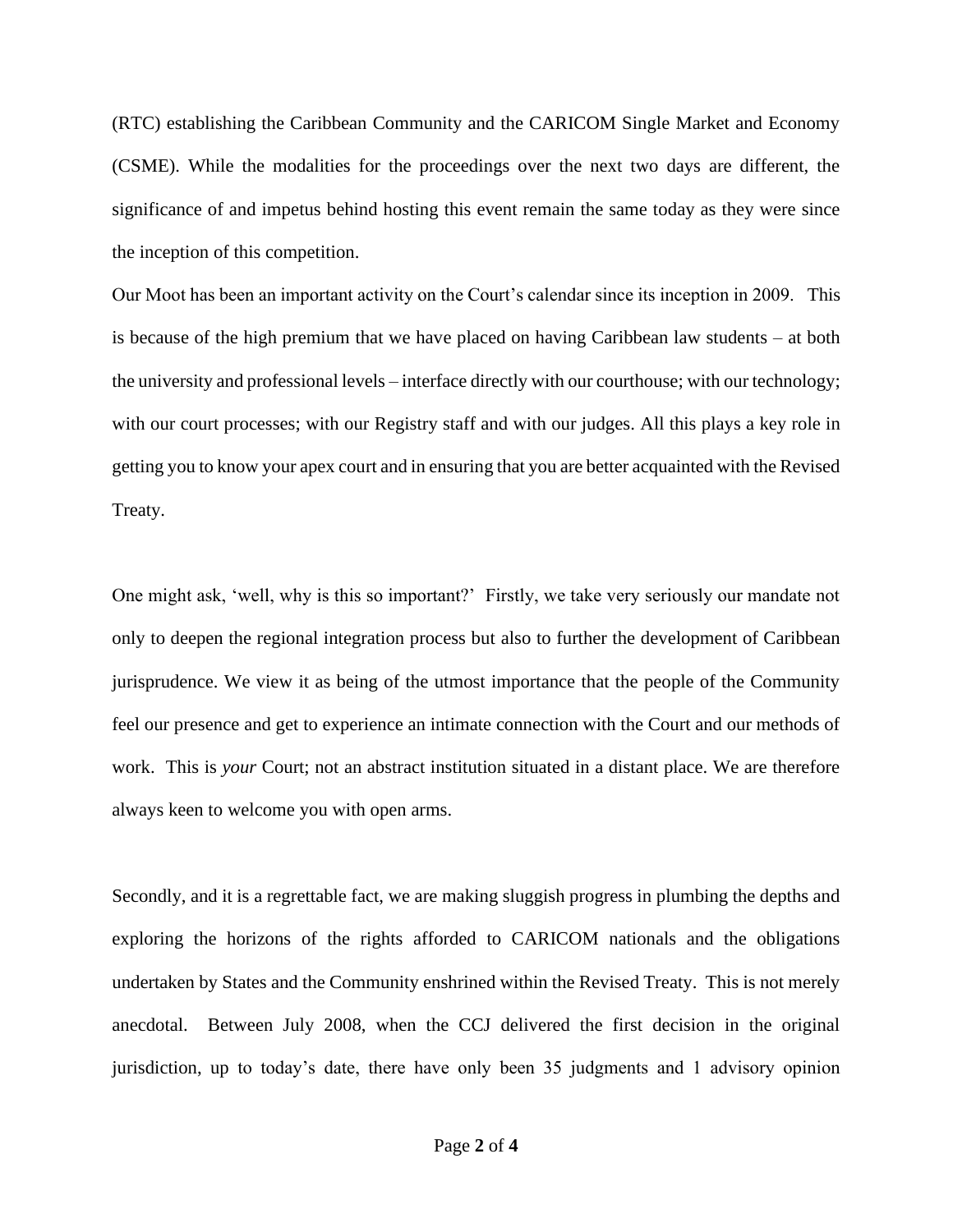published in total by us. This means that the CCJ has made on average a mere 3 pronouncements per year on matters concerning the RTC. Of those 35 published decisions, 10 or 29% were in matters initiated by natural persons and only 1 relates to a matter initiated by a Member State. The twenty-four remaining decisions relate to disputes concerning business enterprises, each of which had to do in some way with the Common External Tariff (CET). Remarkably, to date, there have been no referrals from a domestic court or tribunal. Throughout the region, we can and should do better than that.

The Revised Treaty and the CSME secure for people and companies the rights to establish businesses; to provide services; to move capital and to enjoy free movement throughout the Community. The aim is to enhance the participation of the region's peoples in the integration movement and to establish conditions that would facilitate access by CARICOM nationals to the collective resources of the region on a non-discriminatory basis. An average of three cases per year signals that much more needs to be done to ensure that optimal use is made of the Court's original jurisdiction in clarifying, promoting and protecting the rights availed by the Revised Treaty.

Hosting the annual Moot is one way in which the Court can develop greater awareness of the processes designed to promote regional integration within the framework of the RTC. It is our hope that in bringing you, law students, face to face with the nuances of the Revised Treaty, with the procedures for pursuing the rights bestowed by it, and with the Court that interprets and applies the Treaty, that this will ignite your passion as practitioners and scholars for the advancement of Community law.